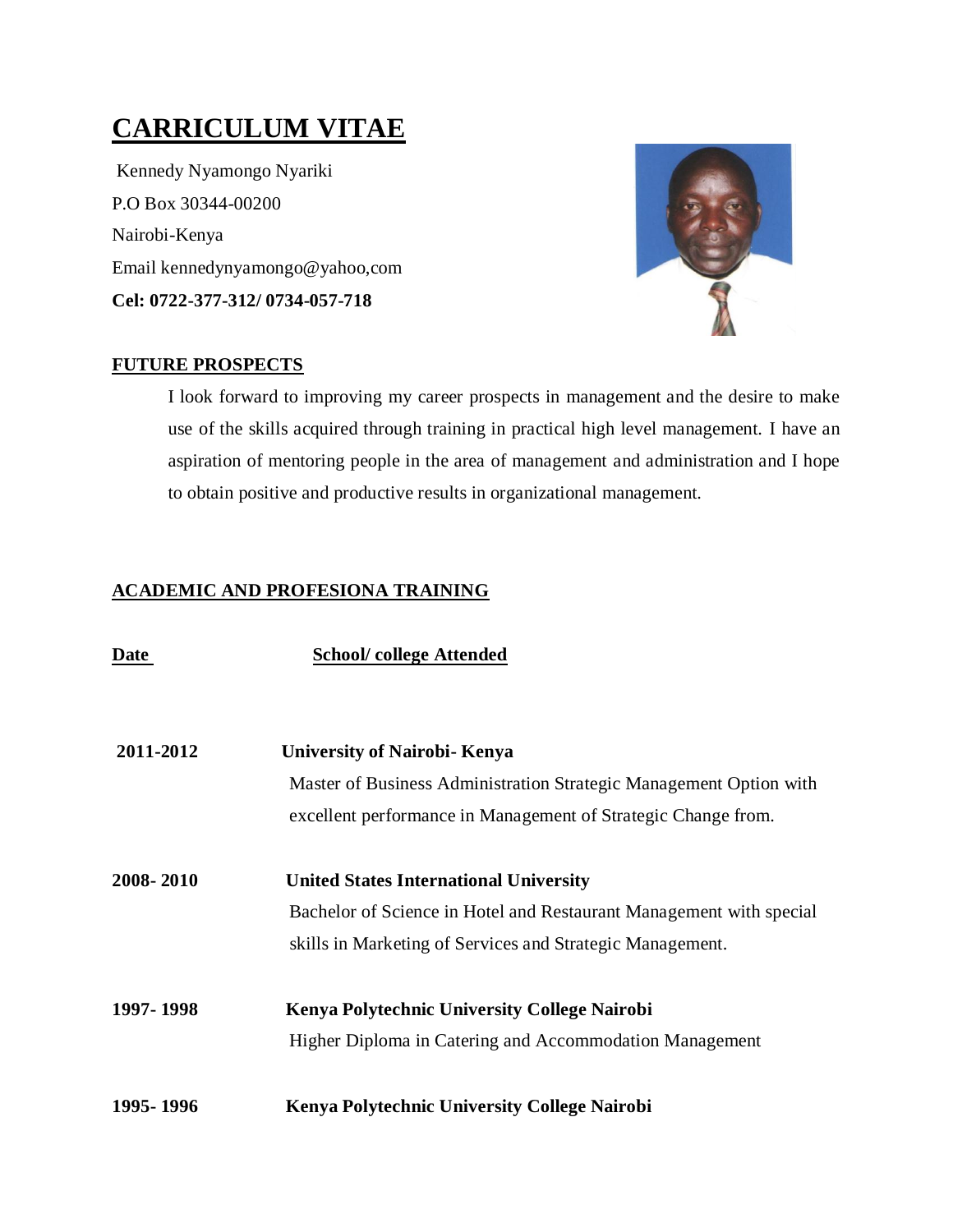#### A- Level Bridging to Higher Diploma

| 1985 - 1986 | Uriri Mixed High School                                       |
|-------------|---------------------------------------------------------------|
|             | Kenya Advanced Secondary Education two Principals and two     |
|             | subsidiaries Pass.                                            |
| 1980-1984   | <b>Nyamache Secondary School.</b>                             |
|             | Kenya Certificate of Secondary Education Division three pass. |
| 1973-1979   | <b>Gionseri Primary School</b>                                |
|             | Kenya Certificate of Primary Education                        |

#### **WORK EXPERIENCE**

- **1999 to date**. Catering Officer- University of Nairobi, Students Welfare Authority. Managing of staff and other resources in a given student kitchen. Managing Of assistant catering officers, supervisors, cooks, waiters. Stokeepers and Cleaners. Answerable to the Principal catering officer and Director SWA in managing the food outlet.
- **1991- 1998** Halls Assistant- University of Nairobi in charge of a student Hostel where I was in charge of the general welfare of resident student in a given hostel. Managing of custodians, storekeepers, cleaners, sweepers, Security guards.
- **1987- 1991** Personnel Assistant/ Registry Supervisor-University of Nairobi where I was Incharge of Personnel registry responsible for management of staff records. Supervision of registry staff who included copy typists, clerks, messengers and cleaners. Ensuring that confidential information was kept and safeguarded. Answerable to the personnel officer and senior personnel officer for efficient and efficient management of personnel registry records.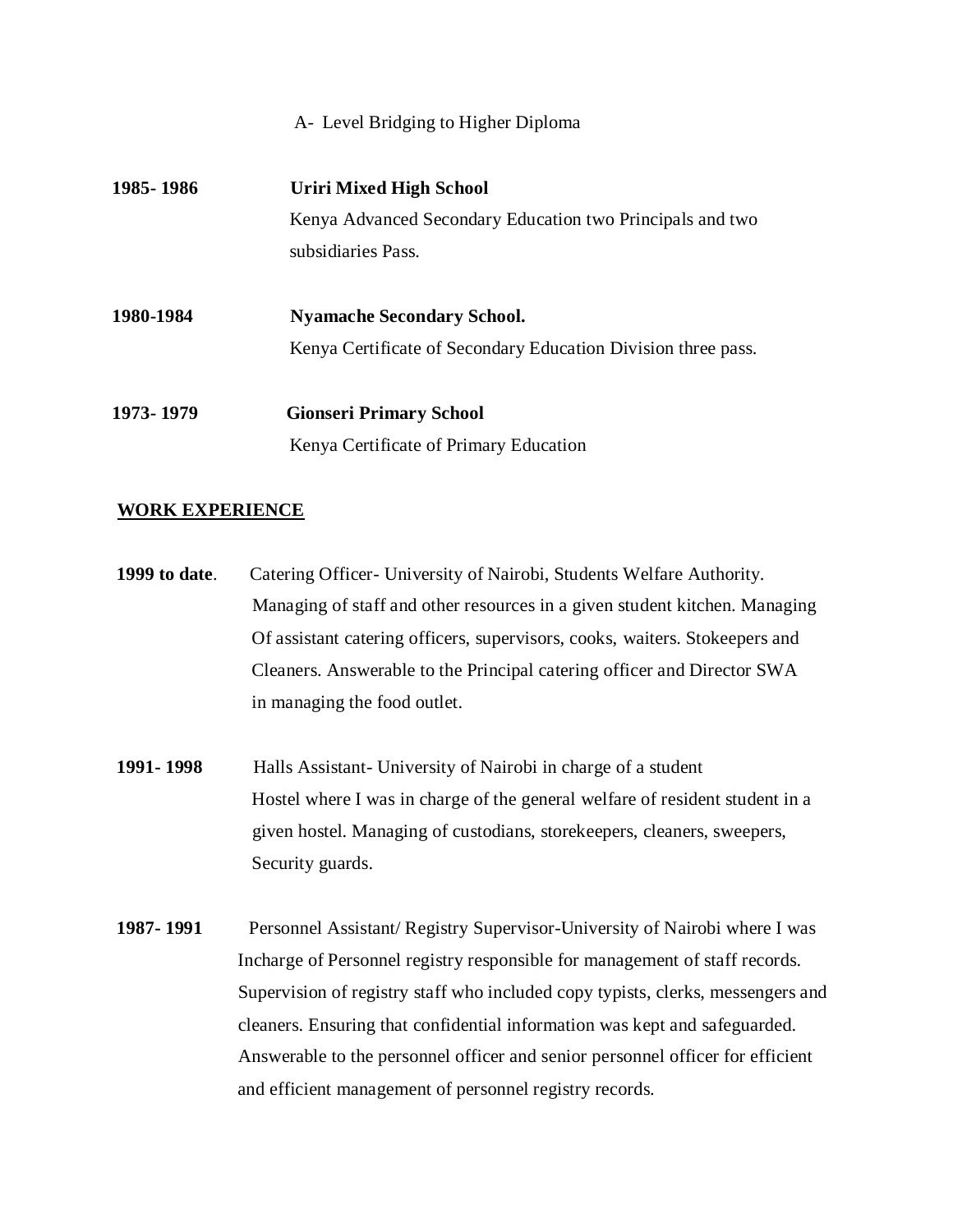# **Profile**

# **Kennedy Nyamongo Nyariki**

Kennedy Nyamongo Nyariki joined the then University Students Accommodation Board on 1<sup>st</sup> February 1987 as an Assistant Registry supervisor in Personnel Registry. In 1989, upon the disbandment of the board Mr. Nyariki became the Registry Supervisor/ Personnel Assistant in charge of Personnel registry, in the current Students Welfare Authority. In July 1991, when the University took over the Lower Kabete Campus from Kenya Institute of Administration, Mr. Nyariki was posted to lower kabete as a Halls Assistant. He worked for one year before he was again transferred to Mamlaka Halls as the Halls Assistant in charge of both Mamlaka A & B. In May 1995, he was given three years study leave by the University to pursue a Higher Diploma in Catering and Accommodation Management at the Kenya Polytechnic now Technical

University Nairobi.. Mr. Nyariki successfully graduated in December 1998. In March 1999, Mr. Nyariki was appointed a Catering Officer a position he holds to date.

Mr Nyariki holds a BSc Degree in Hotel and Catering Management from United States International University (USIU) and a Master of Business Administration (MBA) from the University of Nairobi.